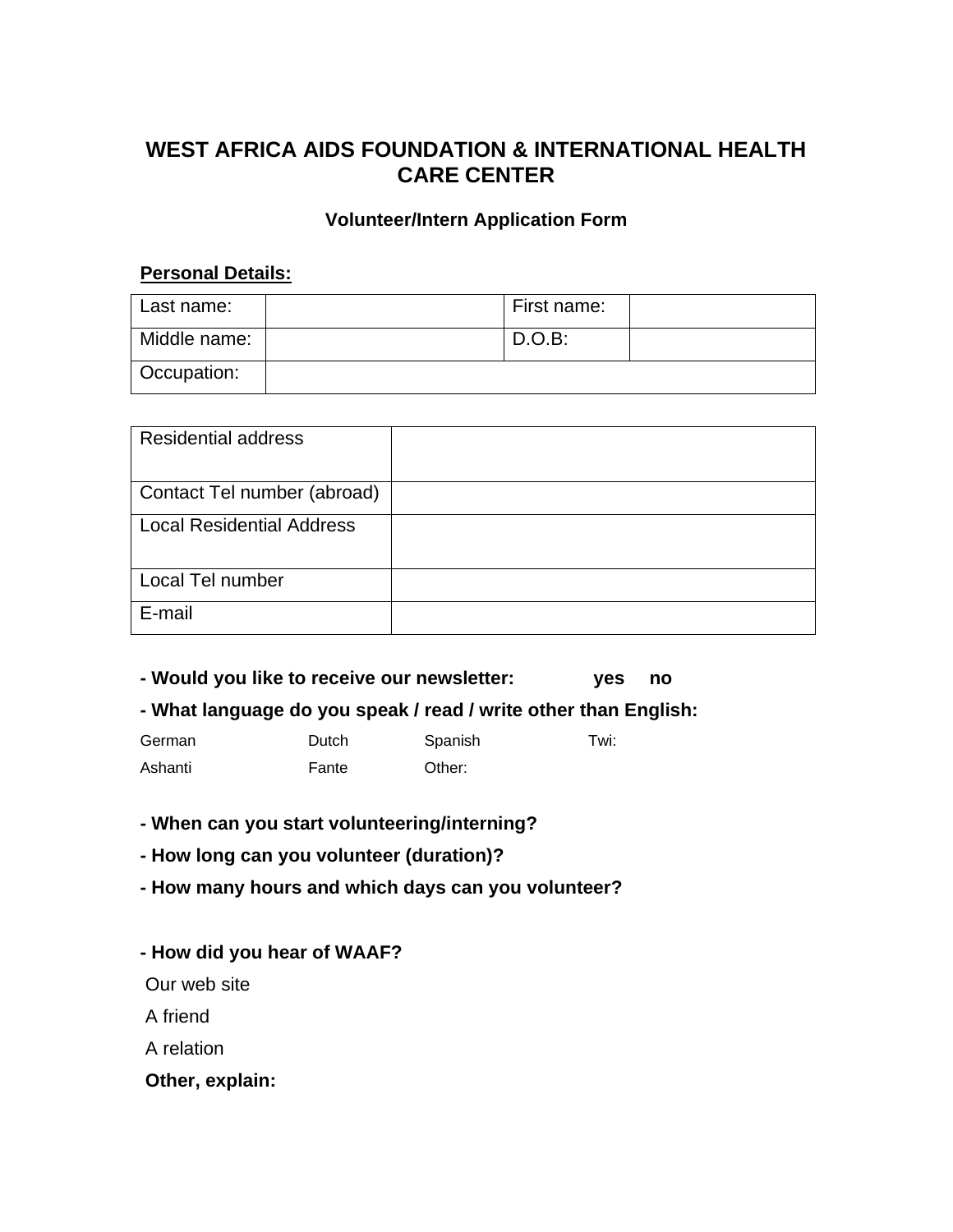# **Educational background:**

|                    |               |               | Year of           |
|--------------------|---------------|---------------|-------------------|
| <b>Institution</b> | <b>Course</b> | Qualification | <b>Graduation</b> |
|                    |               |               |                   |
|                    |               |               |                   |
|                    |               |               |                   |
|                    |               |               |                   |
|                    |               |               |                   |
|                    |               |               |                   |
|                    |               |               |                   |
|                    |               |               |                   |
|                    |               |               |                   |
|                    |               |               |                   |
|                    |               |               |                   |
|                    |               |               |                   |
|                    |               |               |                   |
|                    |               |               |                   |

# **Employment history (paid and/or voluntary /internship jobs)**

| <b>Company</b> | <b>Position</b> | <b>Brief description of</b><br>your duties | <b>Duration</b> |
|----------------|-----------------|--------------------------------------------|-----------------|
|                |                 |                                            |                 |
|                |                 |                                            |                 |
|                |                 |                                            |                 |
|                |                 |                                            |                 |
|                |                 |                                            |                 |
|                |                 |                                            |                 |
|                |                 |                                            |                 |
|                |                 |                                            |                 |
|                |                 |                                            |                 |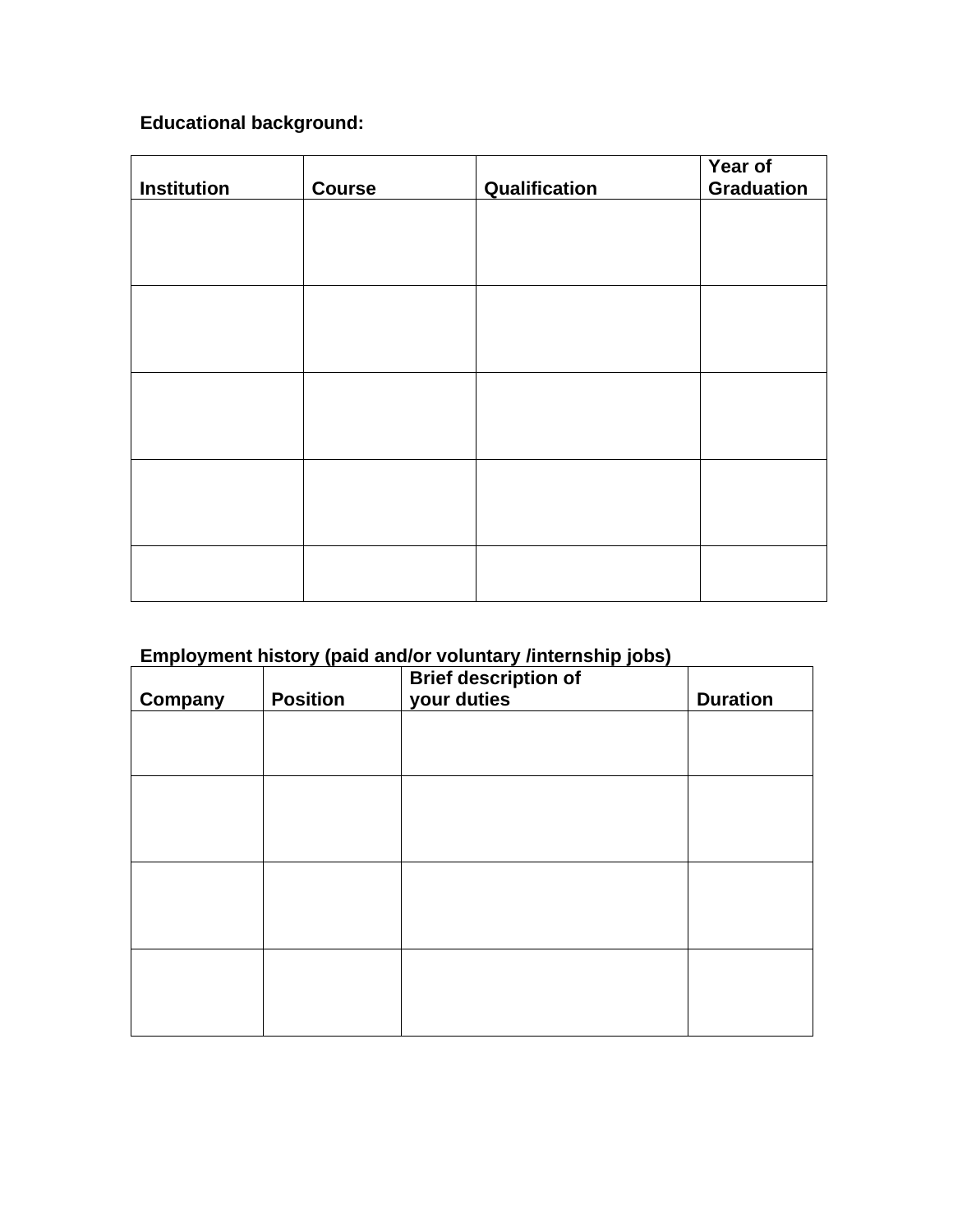# **Volunteering/Interning**

# **What are your reasons for wanting to volunteer/intern at WAAF?**

# **Tick the various areas you would like to volunteer:**

| Data entry                    | Administrative work                  | Education            |  |  |  |
|-------------------------------|--------------------------------------|----------------------|--|--|--|
| Clinical                      | Website design                       | Information services |  |  |  |
| <b>Resource Mobilization</b>  | Preparation of brochures/newsletters |                      |  |  |  |
| Home support and hospice care |                                      |                      |  |  |  |
| Other, like:                  |                                      |                      |  |  |  |

# **Do you have an idea, a program or a project you would want to introduce or implement at WAAF:**

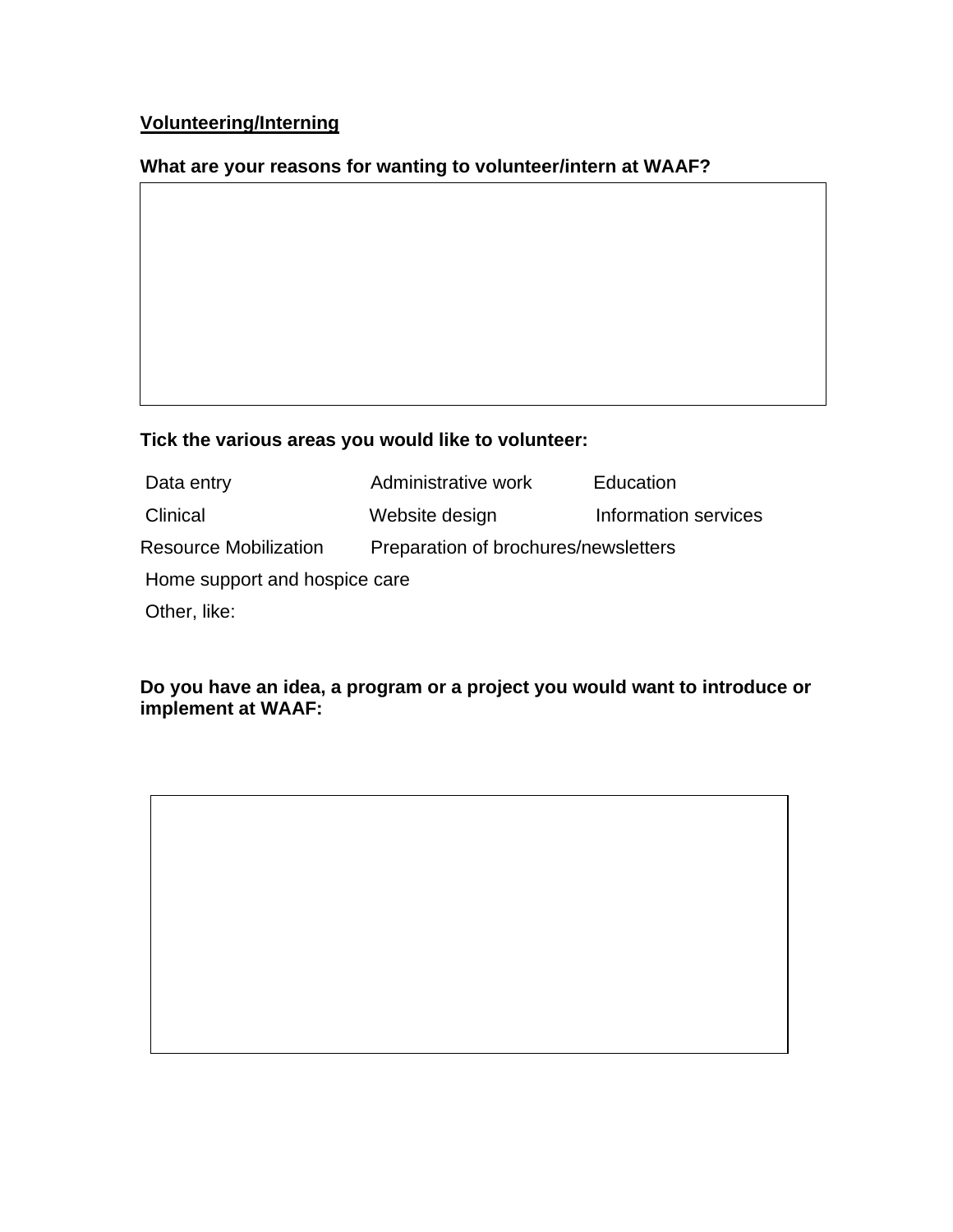# **Health information**

#### **Do you have any physical or medical problem that may limit your ability to perform as an intern /volunteer?**

Yes No

If yes please explain:

### **Are you currently under medical care?**

Yes No

If yes, please explain: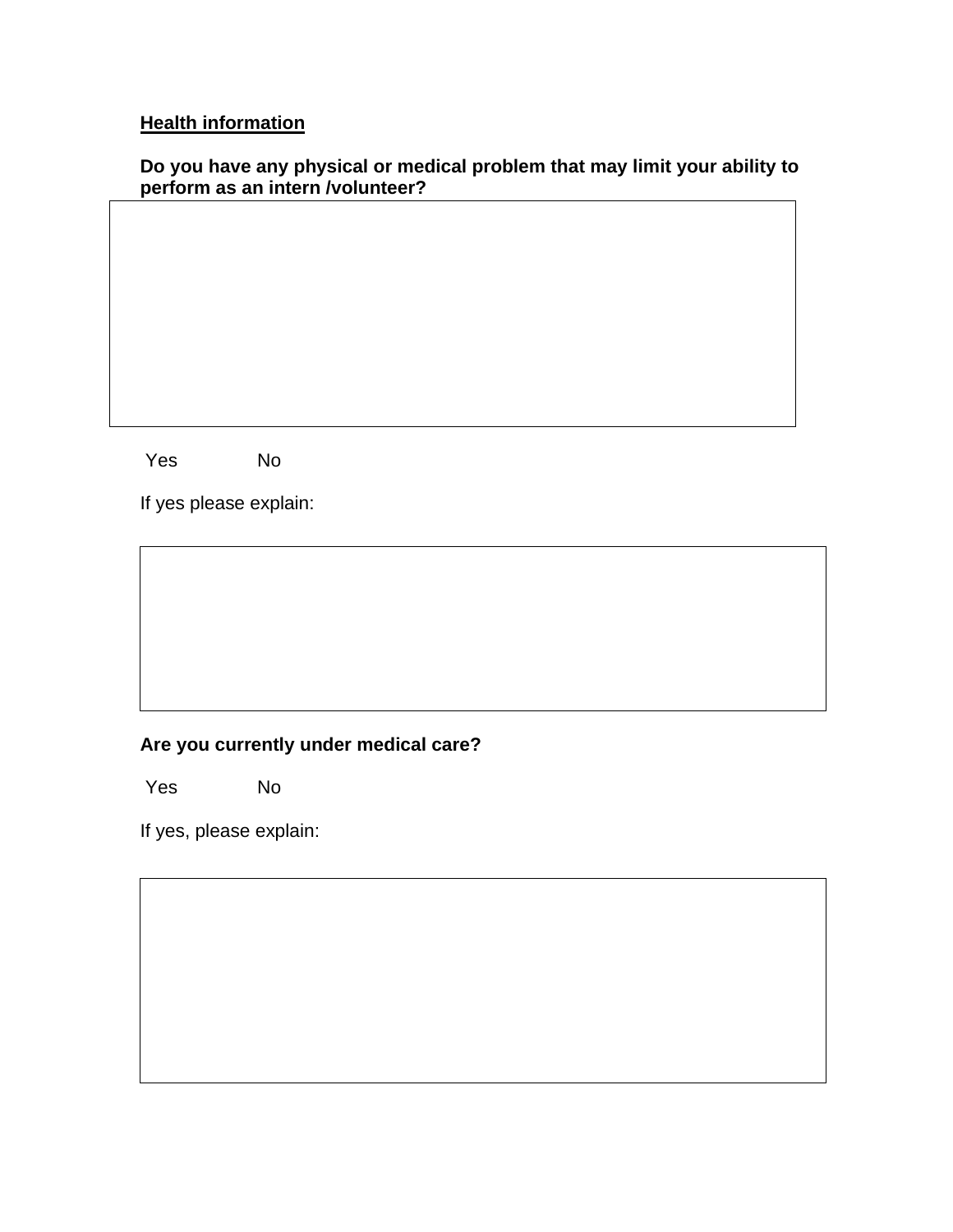### **In case of an emergency, who should be notified? (Name and telephone number)**

Within Ghana:

Abroad:

**Your signature / name:**

**Today's date:**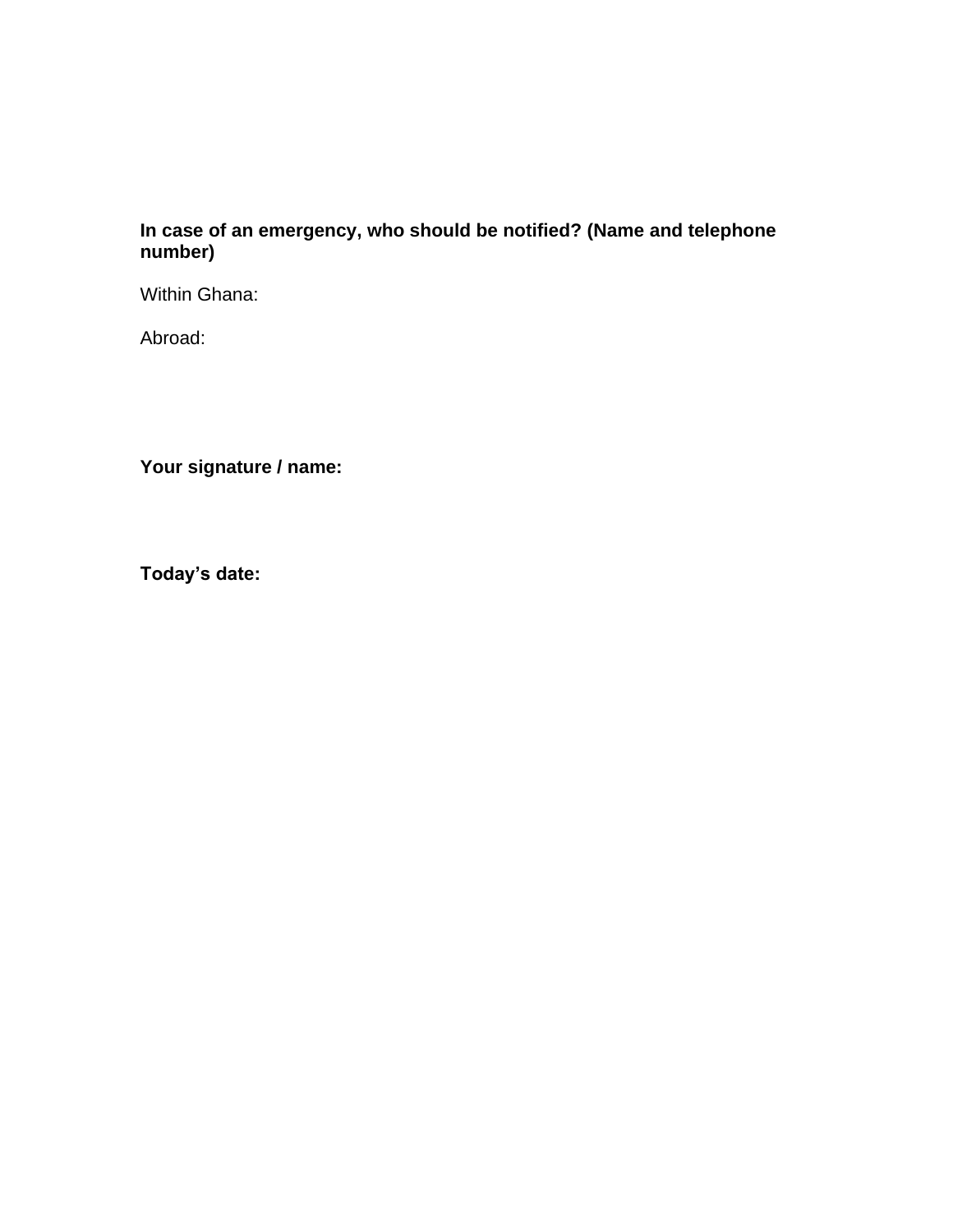# **West Africa Aids Foundation**

**Volunteer/Intern Interview Form**

**Intern/ Volunteer name:** 

**Contact number:**

**1. What are your reasons for wanting to volunteer/intern at WAAF? What do you hope to gain by volunteering with us?**

# **2**. **Do you have any knowledge on HIV/AIDS experience of loss of PLHIV? What is your experience with HIV/AIDS?**

**3. What work, either paid or unpaid have you enjoyed?**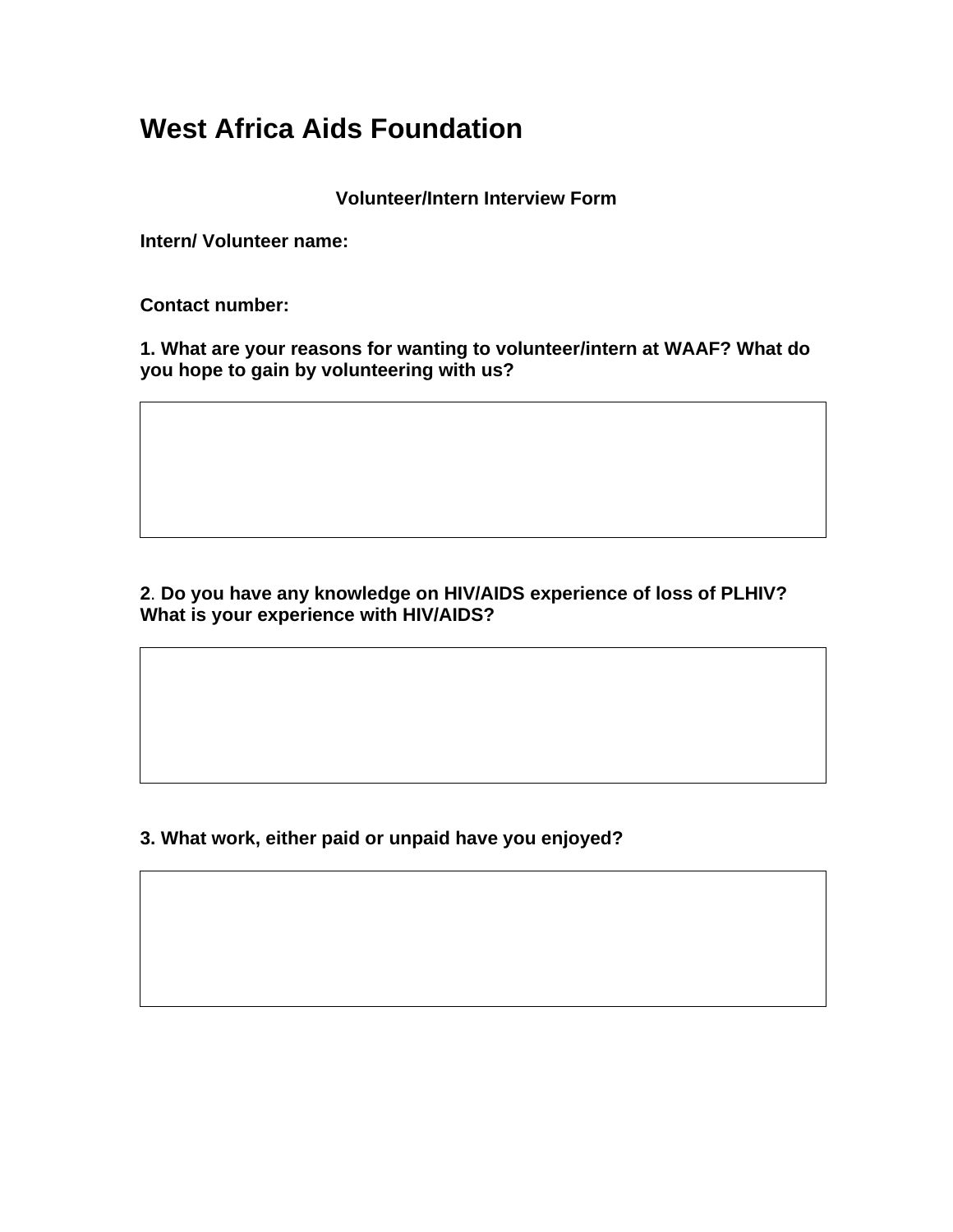**4. How would others who have worked with you describe your approach to work? Work habits?**

**5. What work do you find frustrating. What work or jobs would you rather avoid?**

**6. We serve a diverse community of people at WAAF (e.g. PLHIV, gay, lesbians, bisexuals, and people from different economic and cultural backgrounds); what is your experience of working with people from diverse communities?**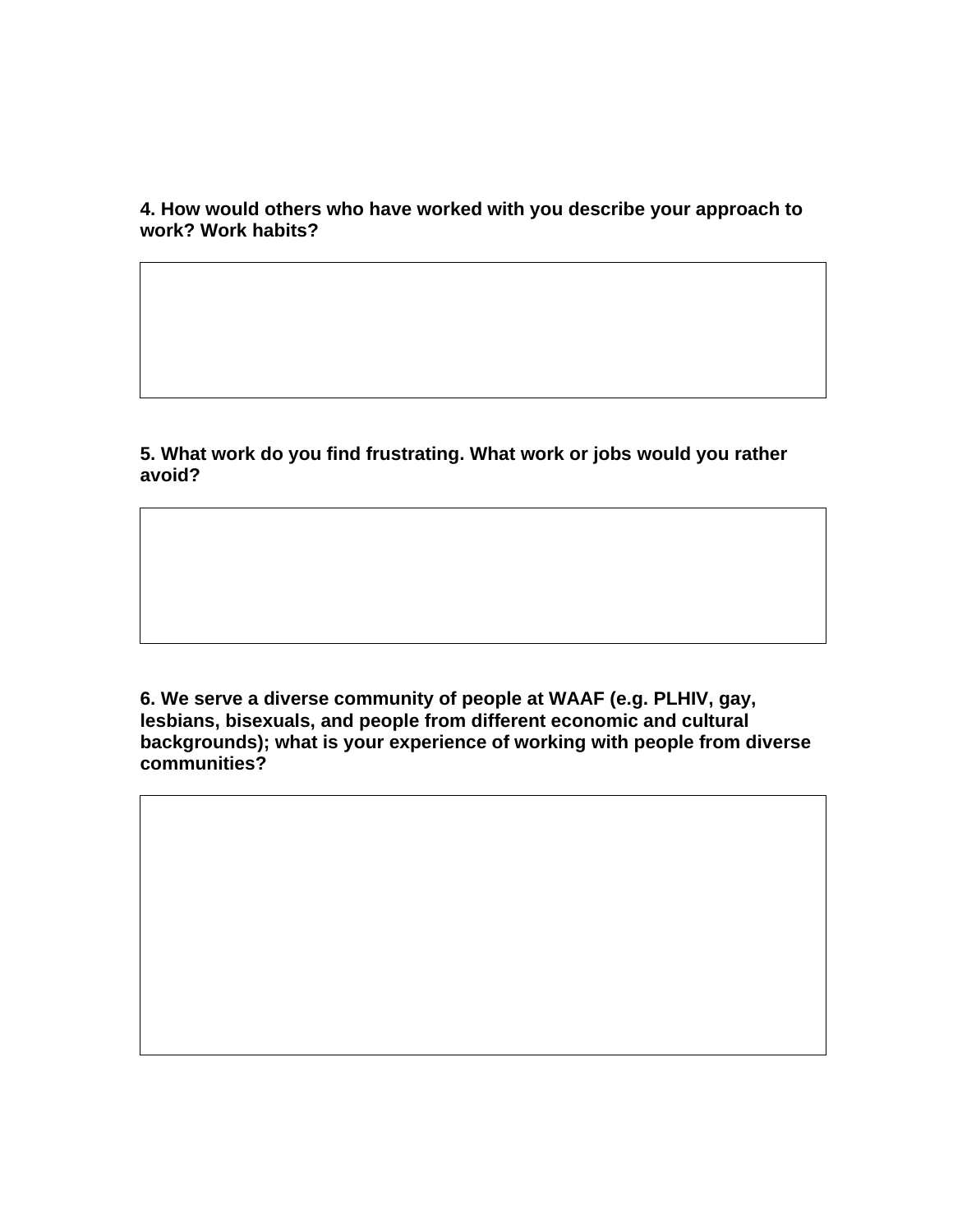**7. Are the people in your life (e.g. partner, family and friends) supportive of you volunteering at WAAF? If you've discussed it with them, how have they responded?**

**8. Describe the personal qualities you would bring to interning/volunteering** 

### **at WAAF**

**9. How do you handle stress (emotional difficulty)? What are your strategies for self-care support?**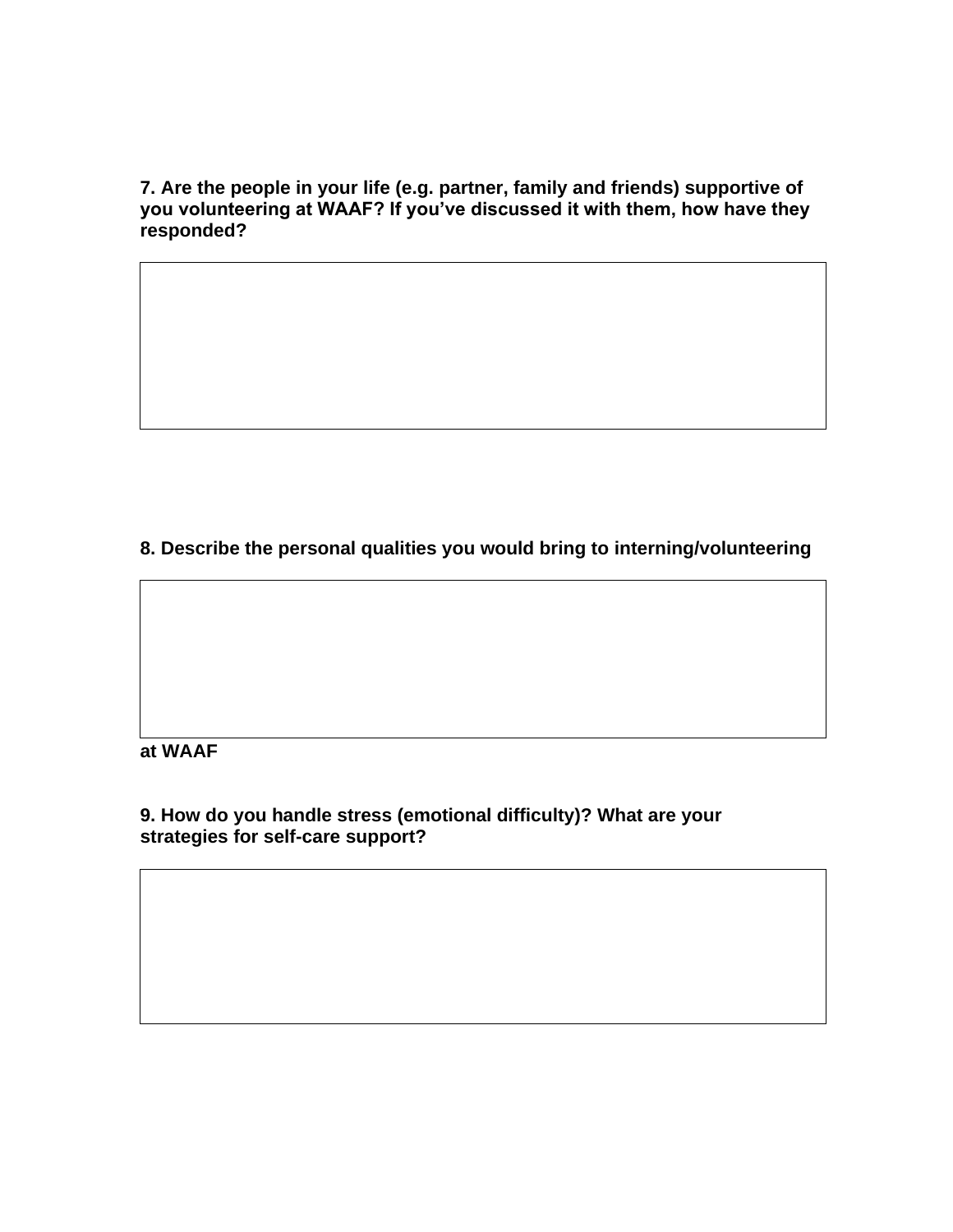**10. Are you able to set limits for yourself? Why do you think boundaries are important in volunteering, how would you respond if you were asked to do something you weren't comfortable with?**